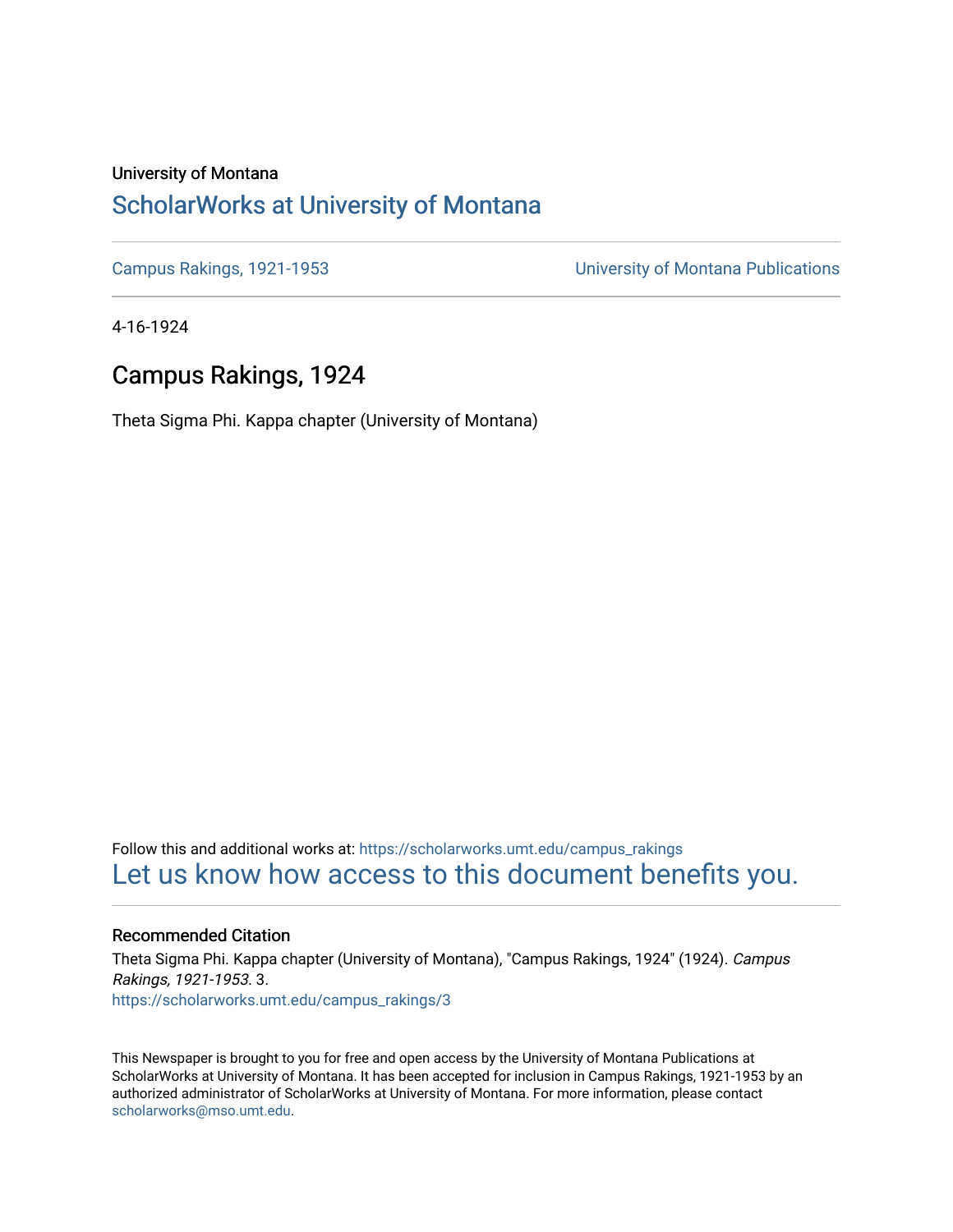### archive

# KAPPA CHAPTER Theta Sigma Phi

STATE UNIVERSITY—ABER DAY APRIL 16, 1924



## *WHOA!*

*Let no one look within who fears the truth! (Signed) THE DIRT DIGGERS*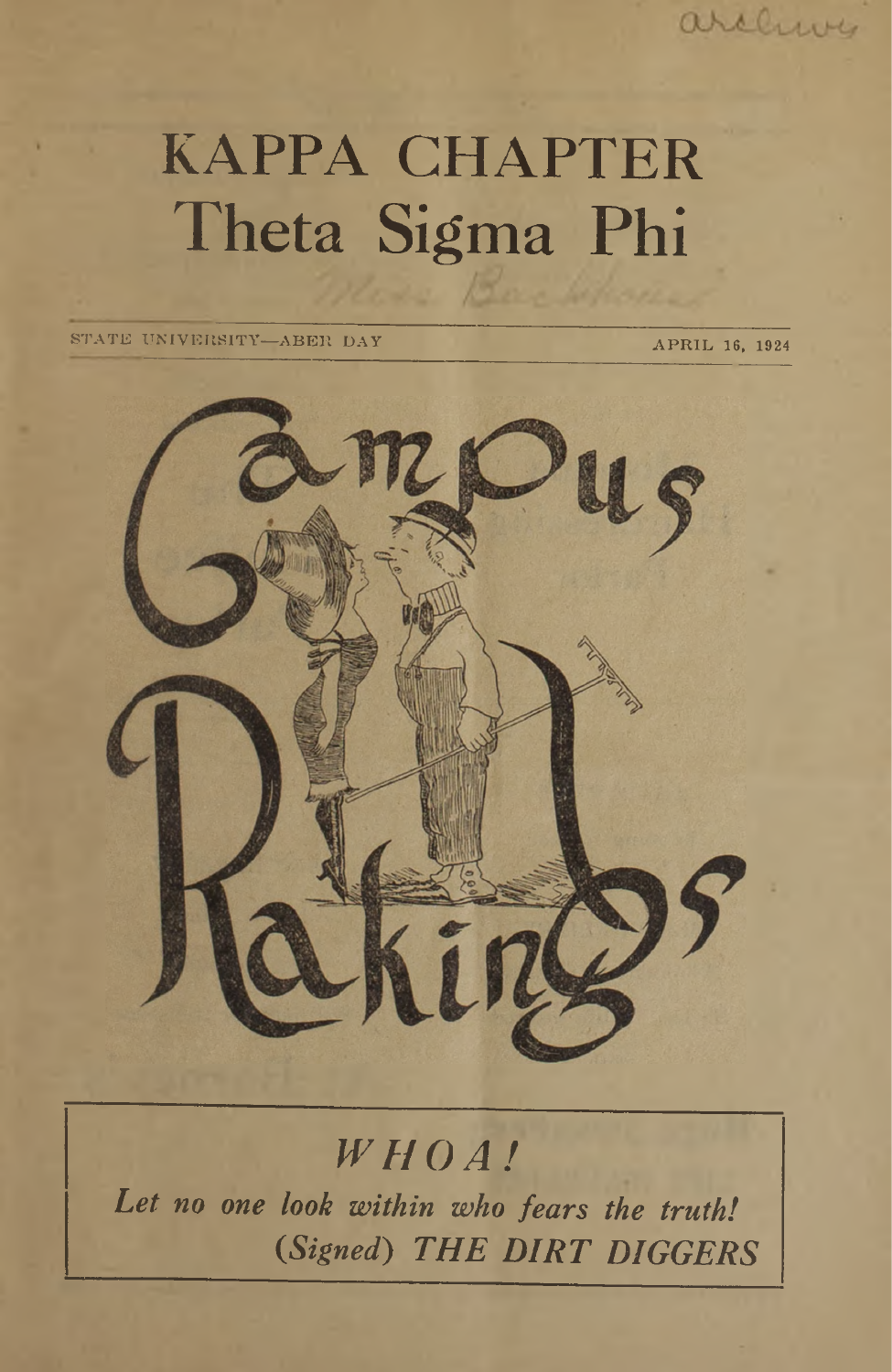MARGARET VOGEL Gets her hair marcelled after each ride In ART'S car

 $\begin{array}{ccccc} \textit{non-commun} & \textit{non-commun} & \textit{non-commun} & \textit{non-commun} & \textit{non-commun} \\ \textit{2} & \textit{C-A} & \textit{P } \textit{U} & \textit{S} & \textit{R A} & \textit{K} & \textit{I} & \textit{N} & \textit{G} & \textit{S} \end{array}$ 

**NiiiiiiiiiiiiiiiiiiiiiiiiiiiiiiiiiiiiiiiiiniiiiiiiiitiiiiituiiiiuiiiiiiiiiiiiiiiiiiiiiiiiiiiiiiiiiniiiiiitiiiiiiiiiiiiiiiiiiimiiiiuiiiHiiiiiiitiiiiimiiiiiiniitiiiiHUiiiiiniiHiiiiiiiiifiiiiniiiiiiiiu**

at the

## Missoula Hairdressing Parlor

FUZZIE COLEMAN

and

ARTHUR SERUMGAARD

Discuss his other girl every night while eating at

The **Coffee** Parlor

KATIE RUDD Is going to cook for MARVIN RILEY Who takes no chances

He has his life insured with

## **Hugo Swanberg LIFE INSURANCE**

PEG HERSHEY Before sailing for Honolulu Will buy her trousseau

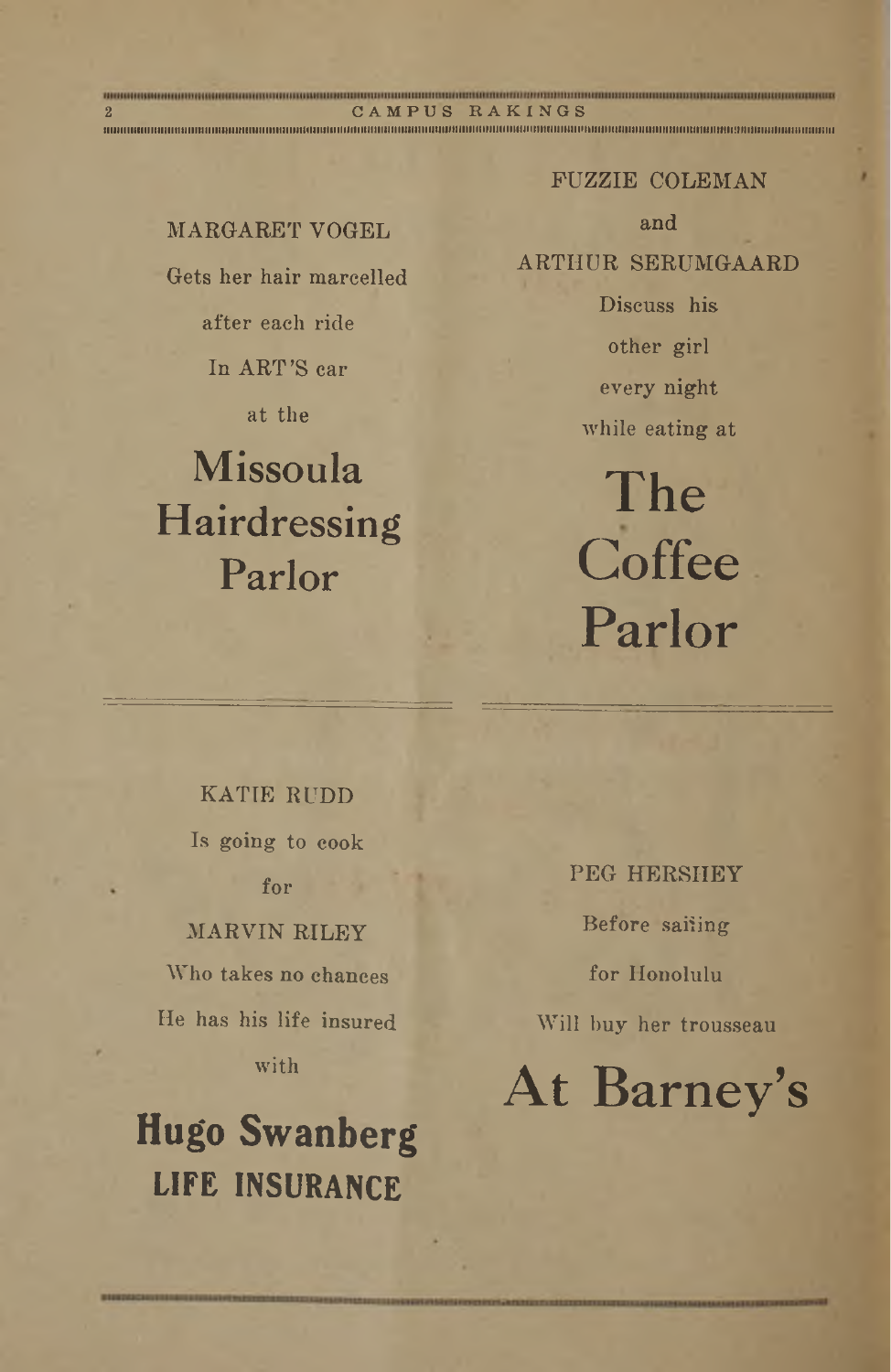$\frac{1}{\text{CAMPUS}}$  . The state of  $\frac{1}{\text{CAMPUS}}$  and  $\frac{1}{\text{CAMPUS}}$  and  $\frac{1}{\text{CAMPUS}}$  and  $\frac{1}{\text{CAMPUS}}$  and  $\frac{1}{\text{CAMPUS}}$  and  $\frac{1}{\text{CAMPUS}}$  and  $\frac{1}{\text{CAMPUS}}$ 

**iiiimiiiuiiiiiiiiiitiiiuiuiiiiiiiiimiiiiiiuiiiiiiiiniHiiiiiniiiiuiiiiiuiiiiiuiuiiiitiiiiiiiiiiiiiiiiuiiiiiiiiiiiiiiiimiiimitiiiiiiiiiiiiiiiiiiimDiiiiiiiiiiiiiiihiiiiniiiiiiiiiiiiiiiiiiiiiiiii**

#### **DEDICATION**

We, the truth-seekers of Theta Sigma Phi, do dedicate this annual cleanup of campus dirt on Aber Day to the

#### UNCONSCIOUS CLUB

the members of which have been carefully chosen. No candidate is eligible for this club unless he receives the unanimous vote of all members. The following were tapped while Singing on the Steps last evening:

John Frolicher (with apologies to Mrs. Amolason).

Bert Williams (with apologies to the R. O. T. C.)

Larry Adler (with apologies to the School of Music).

Julia Woolfolk (with apologies to the Thetas and Evan Reynolds).

Pinkey Logue (with apologies to the whole school).

Margaret Terry (with apologies to the Kappas and Stew Lemon).

John Sullivan (with no apologies to the governor's fraternity).

Roy Wilson (with apologies to Betty Baker and Dr. Rowe).

Chester Watson (with apologies to the carbuncles).

Sigma Delta Chi (with apologies to Dean Stone and the School of Journalism).

Bobbie Applegate (with apologies to the anti-fat and gimme organizations).

#### **HALL OF FAME**

We nominate for the Hall of Fame: Mary Fleming, as the most competent rocker Of the cradle.

Ronnie MacDonald and Neil Wilson for their undivided support for Virginia McGuire for Beauty Queen.

N. J. Lennes, for his ability at copying other people's books and getting his name in "Who's Who."

Professor Adler for seducing Miss

Gleason to buy tickets for the Co-ed Formal and then reimbursing her.

Gid Boldt, who is unable to withstand the sobering influence of Helena during Christmas vacation.

Burley Miller, for being able to squelch Pinkey Logue in class—we take off our hats to Burley.

#### **COACHING IN A FORD**

Coach Stewart has a new Ford. It's shiny and bright and there's just room for two. The gasoline bills will start to run dp for he and Gertrude will now spend all the hours riding that they formerly spent in strolling and wearing out shoe leather. Jim has Gertrude well trained. All he has to do is to appear in front of the house and whistle, and Presto! Gertrude comes running out with the coat and hat on, ready to go.

#### **ADVICE TO THE LOVE LORN**

#### By Getta Mann

Doris Levins: No, my dear, just because you keep company with a member of the Phi Sigma Kappa fraternity you must not expect to attend all their banquets. I would advise you to consult your house mother before going calling on fraternity houses on evenings when they are having initiation, or other things about which you are in doubt. Mrs. Sedman has discouraged the custom of calling at such times because she thinks it will cause dissention and rivalry among the women of the University.

#### **FAVORITE SAYINGS**

Annie Nilson: Grant Higgins wrote the Sigma Chi act for Varsity Vodvil.

Mrs. Sedman: It's a fight to the end.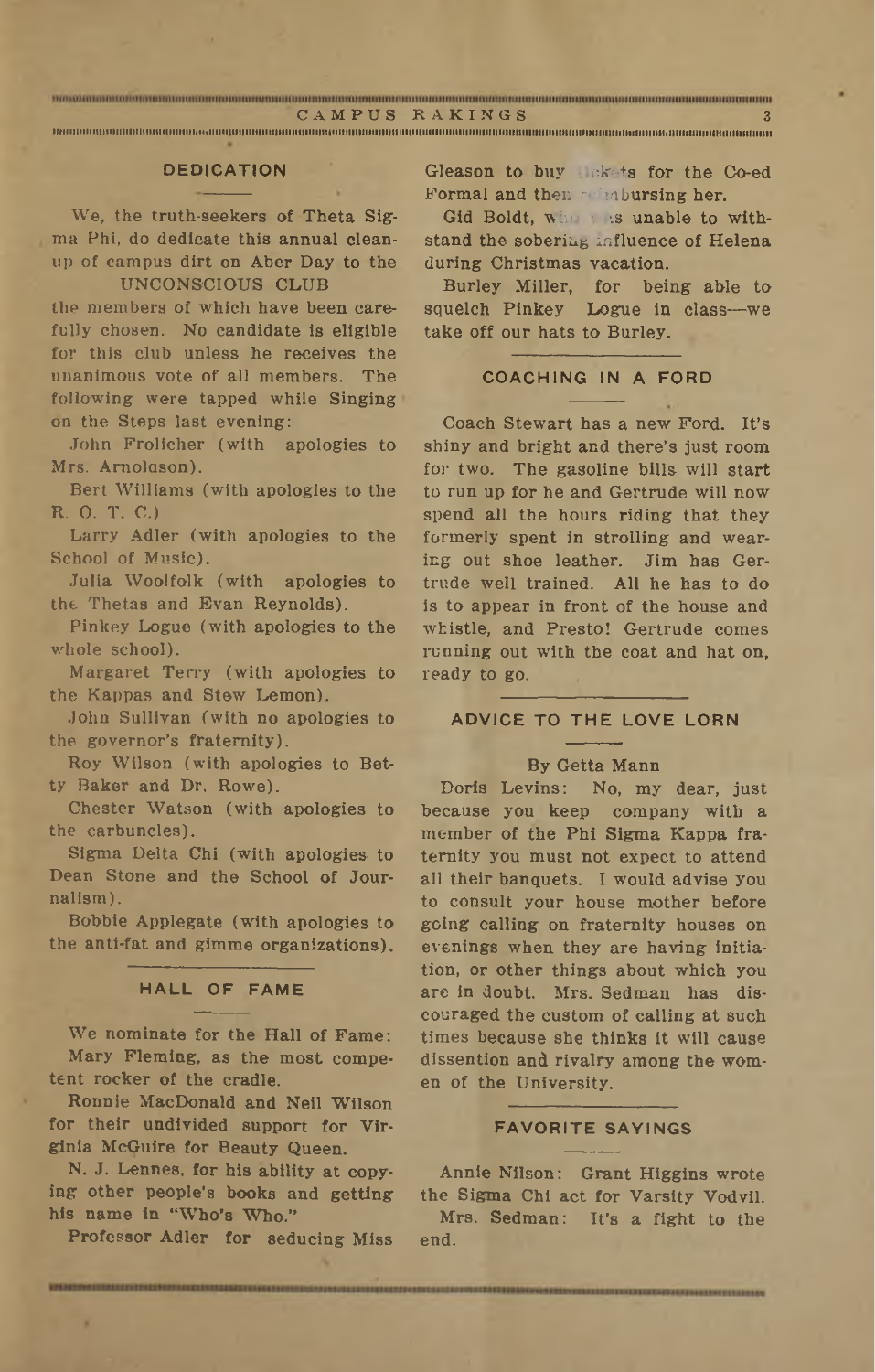|                                     | я<br>CAMPUS RAKINGS                  |
|-------------------------------------|--------------------------------------|
|                                     |                                      |
| <b>DEDICATION</b>                   | Gleason to buy sickets for the Co-ed |
|                                     | Formal and then reimbursing her.     |
| We, the truth-seekers of Theta Sig- | Gid Boldt, where is unable to with-  |
|                                     | of Helena                            |
|                                     |                                      |
|                                     | $abba + a$                           |

able to :lass—*we*

#### **RD**

### THIS EDITION OF

*Campus Ratings*

CENSORED AND APPROVED BY

DEAN OF WOMEN

*Harriet R. Sedman*

#### UNKNOWN TO AND WITHOUT

#### CONSENT OF

## *THETA SIGMA PHI*

\*ord. It's iust room will start will now .hat they nd wearhas Gertas to do ouse and ie comes d hat on,

#### **LORN**

ear, just r with a appa frato attend dvise you er before touses on ng initia- /hich you has disg at such will cause the wom-

**S**

ing other people's books and getting the bigins Onlact for various Vodvil. his name in "Who's Who." Professor Adler for seducing Miss ins wrote **Mrs. Sedman:** It's a fight to the end.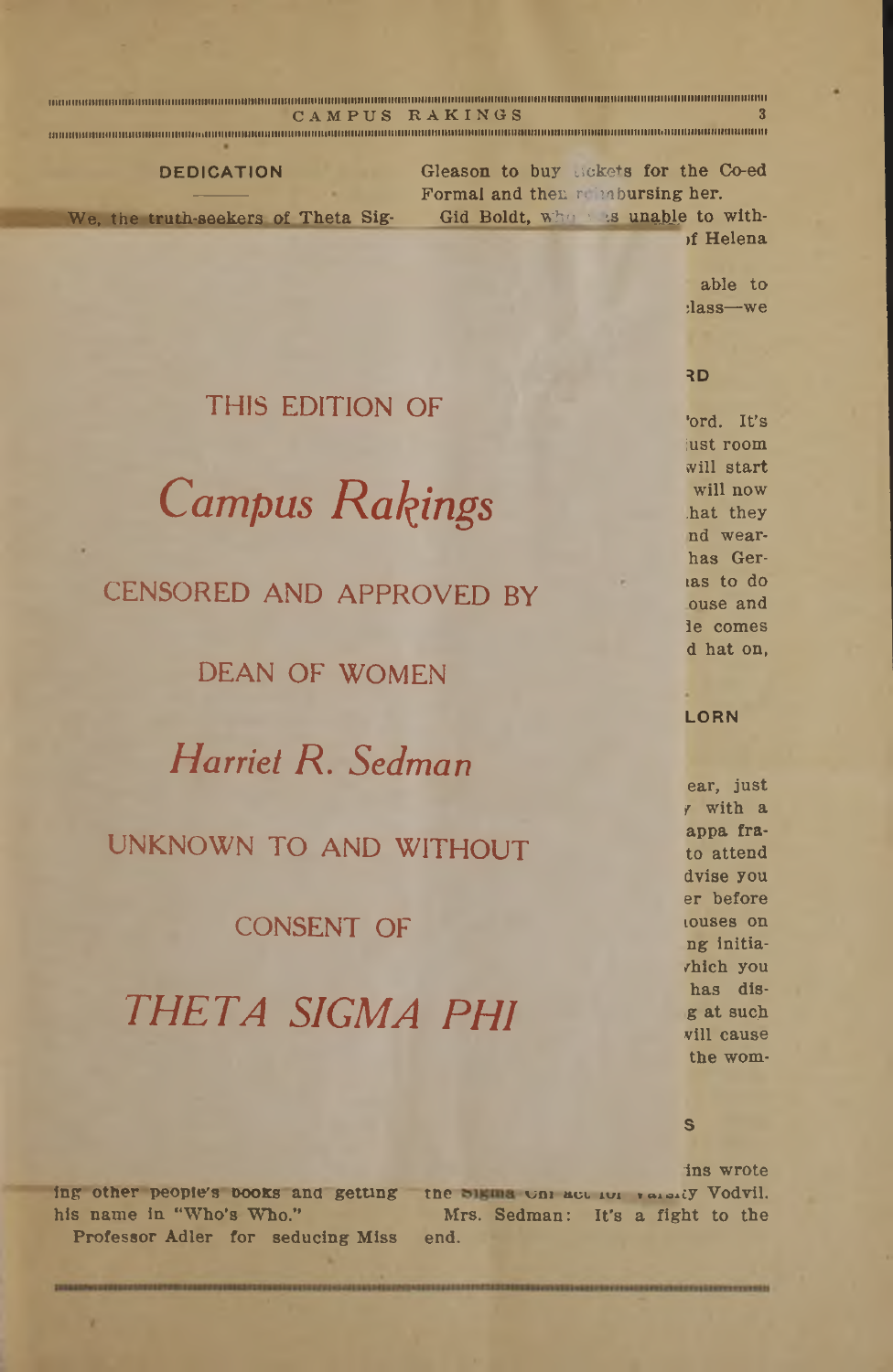a mengalam kalaman manan kalaman kalam sata berakan kalaman kalaman mengan kalaman mengan kalaman kalaman kalaman ka <sup>4</sup> CAMPUS RAKINGS

**iimiiinimiiiiiiii.................................... iiiiiiiiiiiiiiiiiiiiiiiiiiiiniiinimihuiiimniiiiuiiiiiiiiiiiiiiiiiiiiiiiiiiii**

#### **BEAUTY FOR CASH**

Fine feathers make fine birds. You'll recall the way the contestants in the financial fracas dolled up after the publication of the names of the chosen few.

The trouble began with the vacant line at the bottom of the-ballot. The lawyers, with their warped sense of beauty, chose the Queen of Anaconda. It wasn't until the last day though that things really began to happen.

At half past two on Friday the Plains beauty was far in the lead, due to an influential banker, while the Queen of Anaconda placed a good fourth, with Helene Smith second and Alice Lease third. Then the Sentinel office began to smoke. Knowles and Van, the official backers of the contest, refused to have the Sentinel ruined with the lawyer's queen in the chosen five.

Here's how they did it: Telephones rang and the backers of the girls who were running sixth, seventh and eighth were told how much cold cash was needed to put them above the bobbed-haired beauty of the law barn. With twenty minutes to go, the Plains beauty was still in the lead, Helene Smith second, Janet Vivian third, Alice Lease fourth and Edna Morris fifth,'when Captain Cummins brought in the dough-boy's dough. In true military fashion, he demanded to know the terms. Van came across, thanks to his training in Sigma, Delta Chi, and quoted the figure in dollars and cents which would put the dark horse in the lead. The captain made out the check, and left enough cash to cover an emergency, and departed, to announce the news.

Van and Knowles forgot to swear the captain to secrecy, and have ever

**iiniiiiiiiuiiiiiiiiiiiuiiiiiiniiiiuifuiiiiKiiiiiiiiiiitiinniiniiiiiiiniiiHiuiimiiiinimDuimiiittitiHiiiiuiiiiuiiiiiiiiiiiiiiiiiiiiiiiuniniiiiuiMiaiiiimiiiiuuinsiiiiuniMmuawi**

since 'been repenting their indescretion. '

#### **The Beauties in Brief.**

Edna Morris' papa put up \$40, for he figured the clothes she won were worth the sacrifice.

Van lost the bet he had in which he vowed he could keep a secret,

Virginia McGuire spent all her pin money.

Knowles Blair was pulling for Peg Garber. She was taking him to the Co-Ed Formal

The D. G.'s spent 50c each on Edna Morris.

Oots Kiff put Janet Vivian on the map to be used as the cover for the Beauty section.

Peg Garbe r had a "manager.''

#### **FAMOUS LIKENESSES ON THE CAMPUS**

Susan Fenn, Andy Gump's daughter;

#### KENNETH SIMMONS

is having his nails put in

trim for this year's

tennis tournament

Gray's Beauty Shop PALACE HOTEL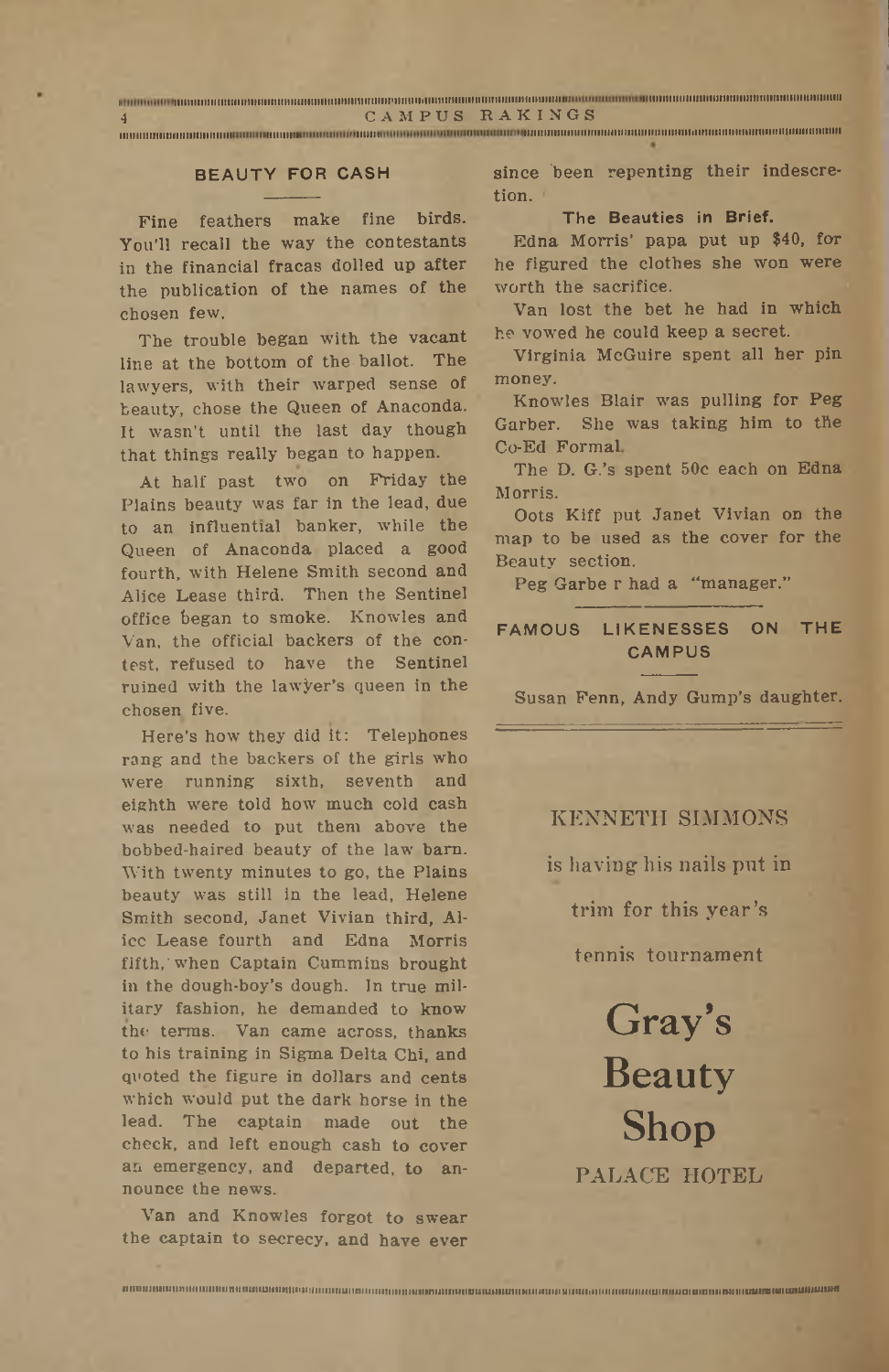| CAMPUS RAKINGS                                                                                                                                                                                                                       |  |
|--------------------------------------------------------------------------------------------------------------------------------------------------------------------------------------------------------------------------------------|--|
| <u> 1989 - Andrea Stadt Stadt Stadt Stadt Stadt Stadt Stadt Stadt Stadt Stadt Stadt Stadt Stadt Stadt Stadt Stadt Stadt Stadt Stadt Stadt Stadt Stadt Stadt Stadt Stadt Stadt Stadt Stadt Stadt Stadt Stadt Stadt Stadt Stadt St</u> |  |

#### **BOHEMIAN LOVE**

A Bohemian studio party held sway at the High School Candy Shop one night last week. Peg Marshall, the charming carefree blond; was the center of attraction; Seated upon a high stool in front of the lunch counter, she was surrounded by Hal White, the blase professor of the new school of thought; Lawrence Adler, the ruddy faced musician, and several other admirers. While Lawrence fed her ham sandwiches she murmured deep, meaningless nothingnesses filled with the essence of freedom and futurism which had a profound effect upon the little group, causing them to burst forth with mirthless laughter, and joyless merriment.

#### **AN EYE TO BUSINESS**

Jewi-six Angland gets dates with school teachers and then tries to sell them stock in the Montana Power Company. Young man, you will make good!

One night between quarters two lovers were seen enjoying the pleasure of each other's company on the Craig hall steps that lead down to the cafeteria. It is rumored that Margaret Orr and Jay Loveliss were the ones taking advantage of this secluded spot.

#### **UNIVERSITY MENAGERIE**

| Reyal Rowe  Beaver-Tooth       |  |
|--------------------------------|--|
| Arthur Serumgaard  Horse-teeth |  |
| Doc Tanner  Horse-teeth        |  |
| Carrie Maclay  Frog-Face       |  |
| Rennie MacDonaldShetland Pony  |  |
|                                |  |
| Gracie MountcastleCampus Cat   |  |
| Humphrey Owens  The Mouse      |  |

When you can't get the

ALPHA CHI OMEGA

#### **House**

It is because

#### HELENA BADGER

Has the telephone down while she plays one of those new pieces from the

# SCHAFFFR-RFHMFR MUSIC CO.

**To BOB HARPER** 

**iiMMiHiunnmiinmiHiuminttnttutmuuiMnMutinMutnnniiitiiiititiittmmimaHniitnuttmuiiuuiuttnMniNuimuiiiiinmnnHUiiHiHiuiMumiinniiiimitiiiiiiiiiini**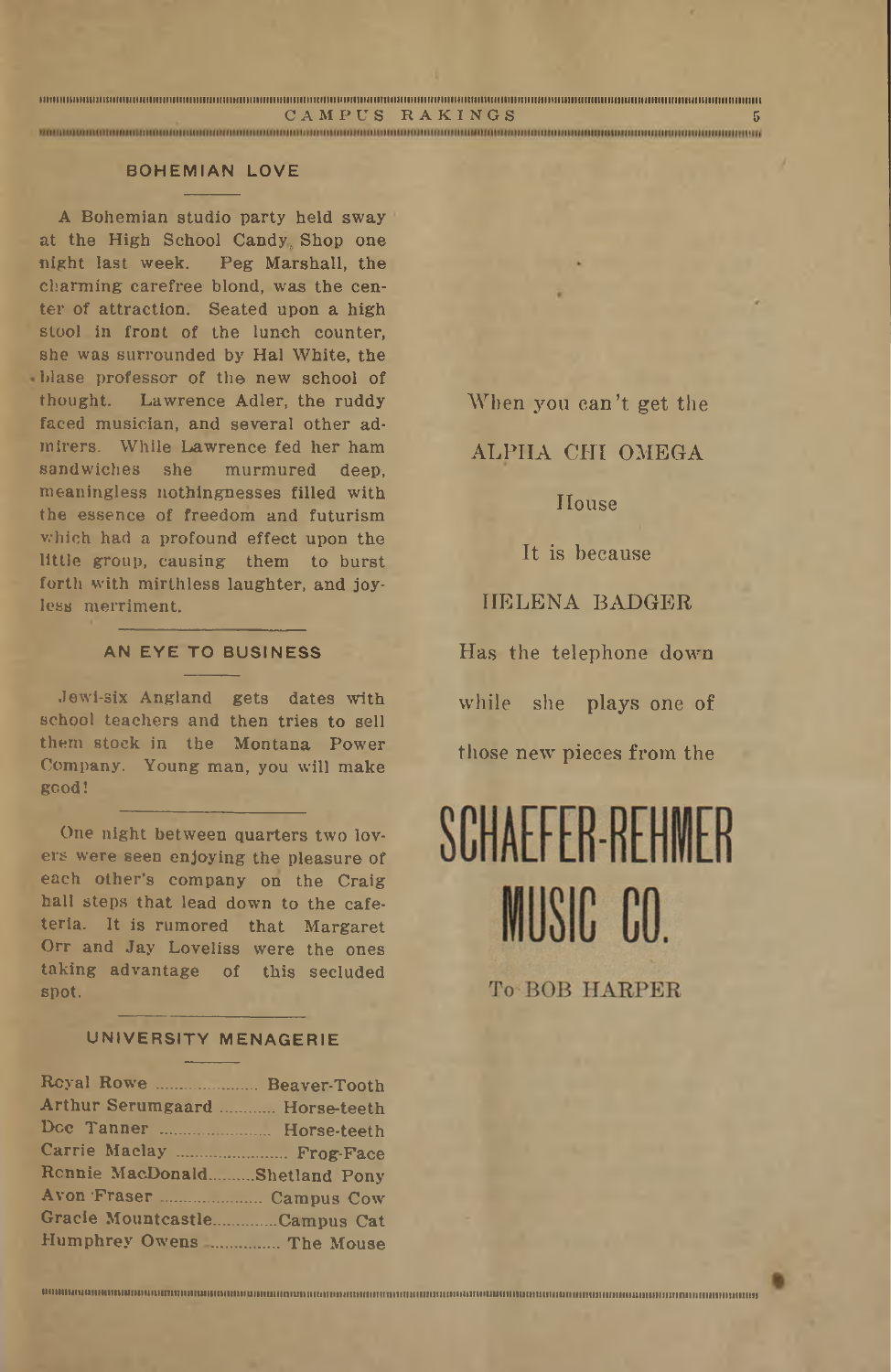| <u>The contract of the contract of the contract of the contract of the contract of the contract of the contract of the contract of the contract of the contract of the contract of the contract of the contract of the contract </u> |                |  |
|--------------------------------------------------------------------------------------------------------------------------------------------------------------------------------------------------------------------------------------|----------------|--|
|                                                                                                                                                                                                                                      | CAMPUS RAKINGS |  |

**iiiiiiiiiiiiiiiiuiiiiiiiiiiiiinuiiiiiiiiiiiniiiuuiiiiiiniiiiiiiHHiiiiiiiiuiiiiuiiuiiniiuinuiiniHiiniiiiiiuiniiiiuiiiiiiiiiiiiiiiiniiiuiiiiiiiiimiiiiiiiiiiiuiiiniiiiiiiiiiuiiiiiniiiiiim**

#### **HELPFUL HOUSEHOLD HINTS**

#### Communication.

Dear Aunt Beth:

How can we attract the girls to our house. We are a bunch of jolly good fellows, dress pretty well and are not all funny looking? Some of the boys have birthday suits, which are on display every night between the hours of 10 and 12 in the center room upstairs. We cannot afford shades or curtains in that room but so far the Dean of W'omen hasn't objected, although she calls every night next door.

#### SIGMA PHI EPSILON FRATERNITY

Dear Boys:

By washing the windows or removing them, entirely, your charming personalities may be revealed to greater advantage. However, for the picturesque atmosphere I know you are anxious to create I would suggest baby blue drapes. Maxfield Perished and so will you. With love, I am, your aunt, BETH.

#### **PEEKIN' PETE PEERS AT THETAS**

"Peerin' Pete," the latest of all campus sheiks, had just come to the Theta house to pay one of his regular nightly visits. The sisters were all gathered in the upper regions, as the sand man had been loitering around there scattering dust, dirt, sand and other debris Into the eyes of the weary sistern. Suddenly they heard two pairs of ten-and-a-half's sneaking around the downstairs portion of the house. All were immediately knocked into unconscious states of minds. That is all excepting Adelee Riley, who, with the exception of "Mysterious" Billy Smith, had never been seen with a man.

Here was her chance to get a man.

She missed all of the stairs in her desire to catch him doing his "stuff." But as soon as "Whispering Pete" saw who was approaching, he made a B-line for the back door. Adalee, thinking he was playing the customary game of lovers, "You chase me" flew after him, but as usual was too late. "Pete" had left for the Delta Sigma Chi house.

Adalee began weeping immediately, and all of the cystern, who were now in clothes closets, trunks, and on the chandeliers, came down stairs to look at "Whispering Pete" through the window. Margaret Vogel was hysterical, as usual, and rushed downstairs attired in beautiful striped pajamas, studded with a large safety pin. She lost her roomie, Jean Newton, in the mixup, and clung to the nearest person she found. In a few minutes all thought it safe to turn on the glims and What an embracing situation they found—Margaret hugging Vern Needham, attired in pajamas, studded with the said safety pin, her hair all enmess—needless to say, it takes Pete to cause an embracing situation;

#### **WASH YOUR FEET CLUB**

Paul Brazier Fenton Stone Furness Van Iderstine Mabel Smith

Darcy Dahlberg (rumors of engagement to Victoria Mosby would almost seem to render this statement impossible.

#### Red Neill

Ronnie MacDonald (we didn't know this quality was conducive to Sheiks). Sam Goza, Jr,

Jelly Elliot.

In De-Feet there is odor!

Dated-Saturday night.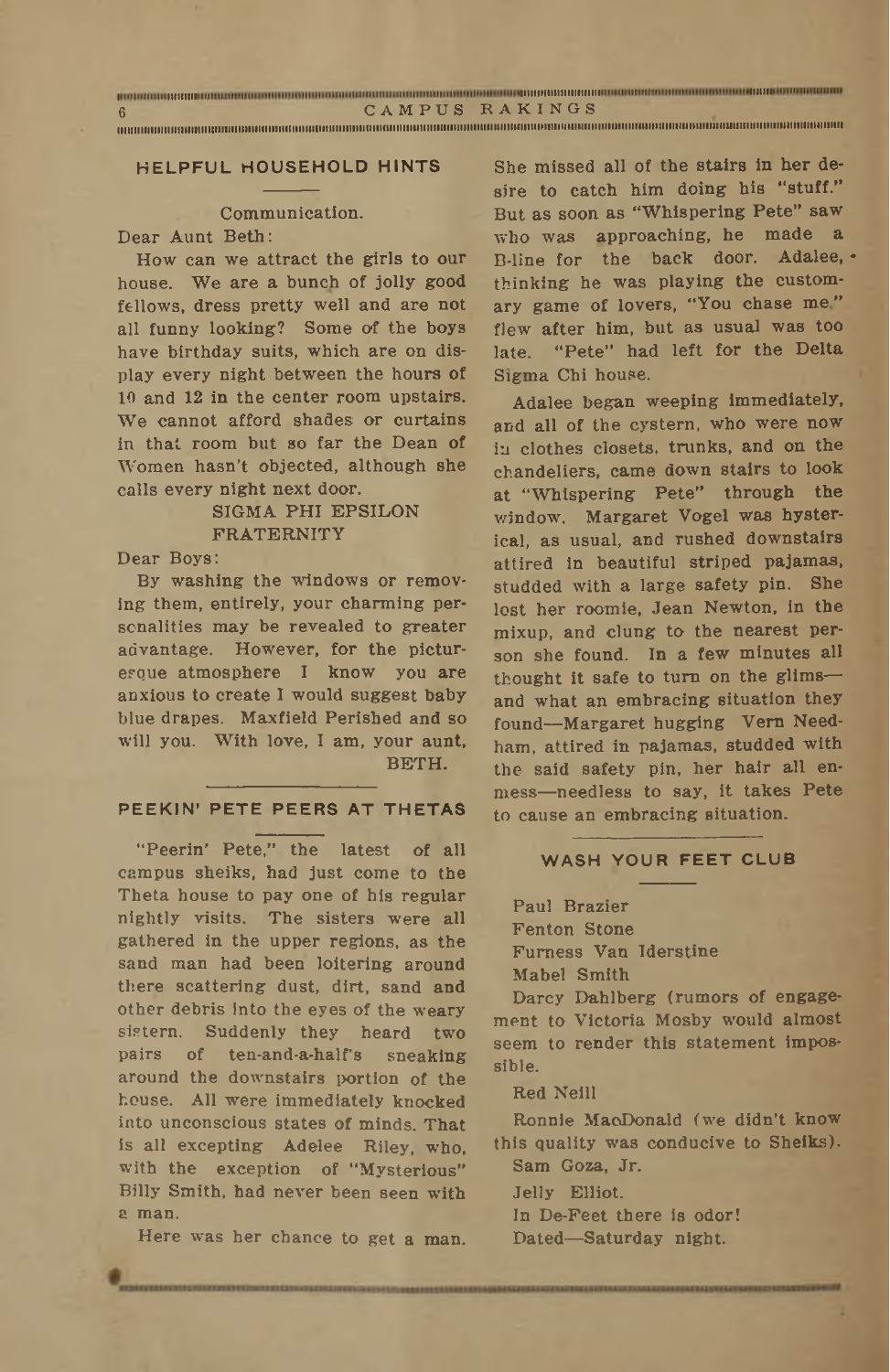**iiiiiiminimiiiiifniiiiiHiiinniiiiiiiuiiniiniiiiiiiiiiiiiiiiiiliiiiniiimiiiiiHiiiitiiiiiiiiiiiiiiiiiiiiiiimiiiHimiuiiiiiiiiiiiitiiiiiimiiiiiiiiiiiHiiiiiiiniiHiiiiimnuiiiiuiiiiHiiuiin**

**CAMPUS RAKINGS <sup>7</sup>**

maaamaanaanaanoo animaananoo animaanoo meessaanoo meessaanoo meessaanoo meessaanoo meessaanoo meessaanoo meessa

#### **PEOPLE WE CAN DO WITHOUT**

Nathaniel Boone McKown, a young fraternity he-flapper, gets paired, impaired, unpaired and repaired with the change of seasons of each school year. As he weaves his spell each year over first one, then another, some trusting soul in a far off village *remains* true to her lover who has gone to the city to make his way—ain't love grand—and; in his masterly way as he tires of each victim of his mannish charms he brings forth the tintype of the one he "loves" and says with never-faltering loyalty, "No one can ever take me from her."

#### **Obituary.**

#### **WEEWUM CLUB**

Professor Paul C. Phillips, president for life. Other officers to be chosen later.

Star member: Professor A. A. Applegate.

#### **SOUP AND FISH, \$1.50**

#### Two-Act Comedy.

Act I.—Delta Gamma Rummage Sale. '■ Time—"Rag" time.

Enter Benny Plummer.

Exit Benny Plummer with large package under one arm, having deposited \$1.50 in nickels before the grasping sorority clerk.

Act II.—Co-ed Formal.

Enter Benny Plummer in dress suit and Marion Fitzpatrick.

After second dance—Found on dance floor one tag bearing Delta Gamma crest and price mark of \$1.50. **......... <sup>I</sup> ............................................. ........................................... ....................................................................... —**

EXIT Benny Plummer, the bargain hunter, wilted and warm.

THE ALPHA PHI'S Wouldn't Have to Worry About a Fire, IF NINA MOORE Would get one of the

## **Missoula Light and Water Company's Foot Warmers**

Instead of taking an iron to bed each night.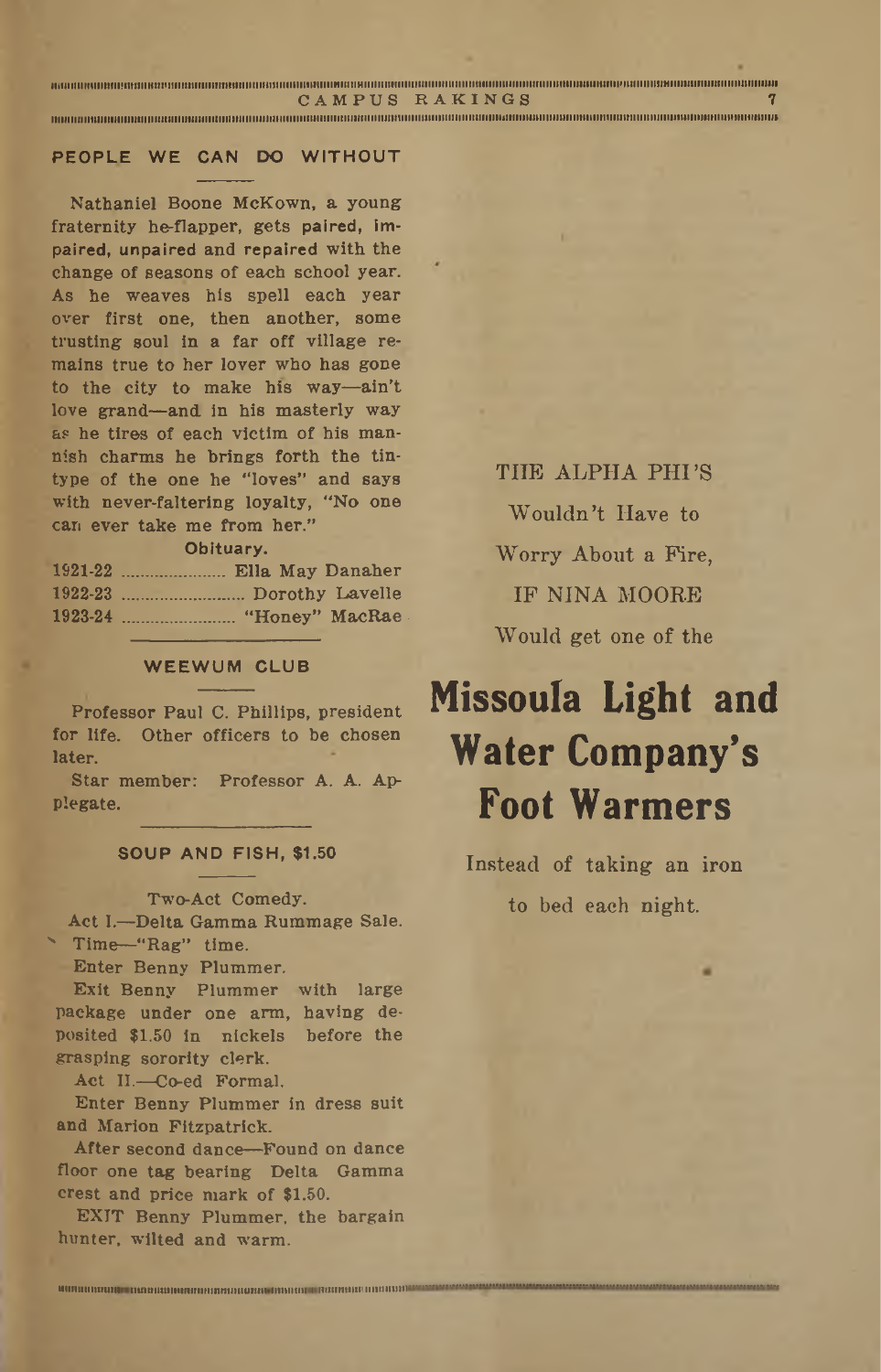**....................................................... iiiiiiiminiiiiimiiiiim.......iiiiiiimimiiiiiiiiiiiimiiiiiiiiii«ni.................................................................................................. it.........** <sup>8</sup> CAMPUS RAKINGS **........ tut......111111111111111....... in..................................................................................................... ..**

#### **BLITES**

The Path of True Love never runs smooth—is our theme.

Goodby Virginia, says Ronnie, these passionate, love letters are too much for me!

Goodby Elizabeth Jenkins, says Bill Edgington (seems like these Sigma Chis are the blitin' kind), having parked the white cross with her and the 5 pounds with the sisters. "Nannie gets my goat.''

Goodby Lemire, says Jelly, this new "lizzie"'<sup>s</sup> got me going—she came all the way from Illinois just so she could be near me.

Goodby Louise Eckley, says Tom Van Meter, you should not have a sister in Alpha Phi who can dance like Catherine MacRae.

Goodby Gil, says Wynema if that freshman Claire Chester gets many more rides in the M. M. Ford.

Goodby Beulah, says Coach Hats Adams, even if you did turn that man in the home town down for me I can't help being a second Sheik, maybe you can get him back. I worked the same trick.

Goodby, Mrs. Sedman, says Hal S. White. I've got me a new flapper,

#### **DURTY NECK CLUB**

Nan Walsh, president. Virginia Bartles John Harvey Edna Morris . (THE BEAUTY QUEEN) Eloise Baird Margaret Harris Beulah Trotter Ruth Houck Ellen Ford Bobbie Dragstedt TIME IS RIPE FOR A NECKING PARTY!

**nimumnnjmminiuuinuniaimiuiniuiiuitiiHiiiiiiiuiHiinniniiintiitinunivmiuifunimiMHtittitiiuimHHiiunuMMMiuiMtnMittiiHuiiiiimMHUMiiiMMMiMn—MW**

## WHAT IS THE WHITE SIN?

Newell and Ray

say

the question

has never entered' into

their

art discussions

but

they are going to see

White Sin

at the

## Rialto Theatre

either

Thursday, Friday

or Saturday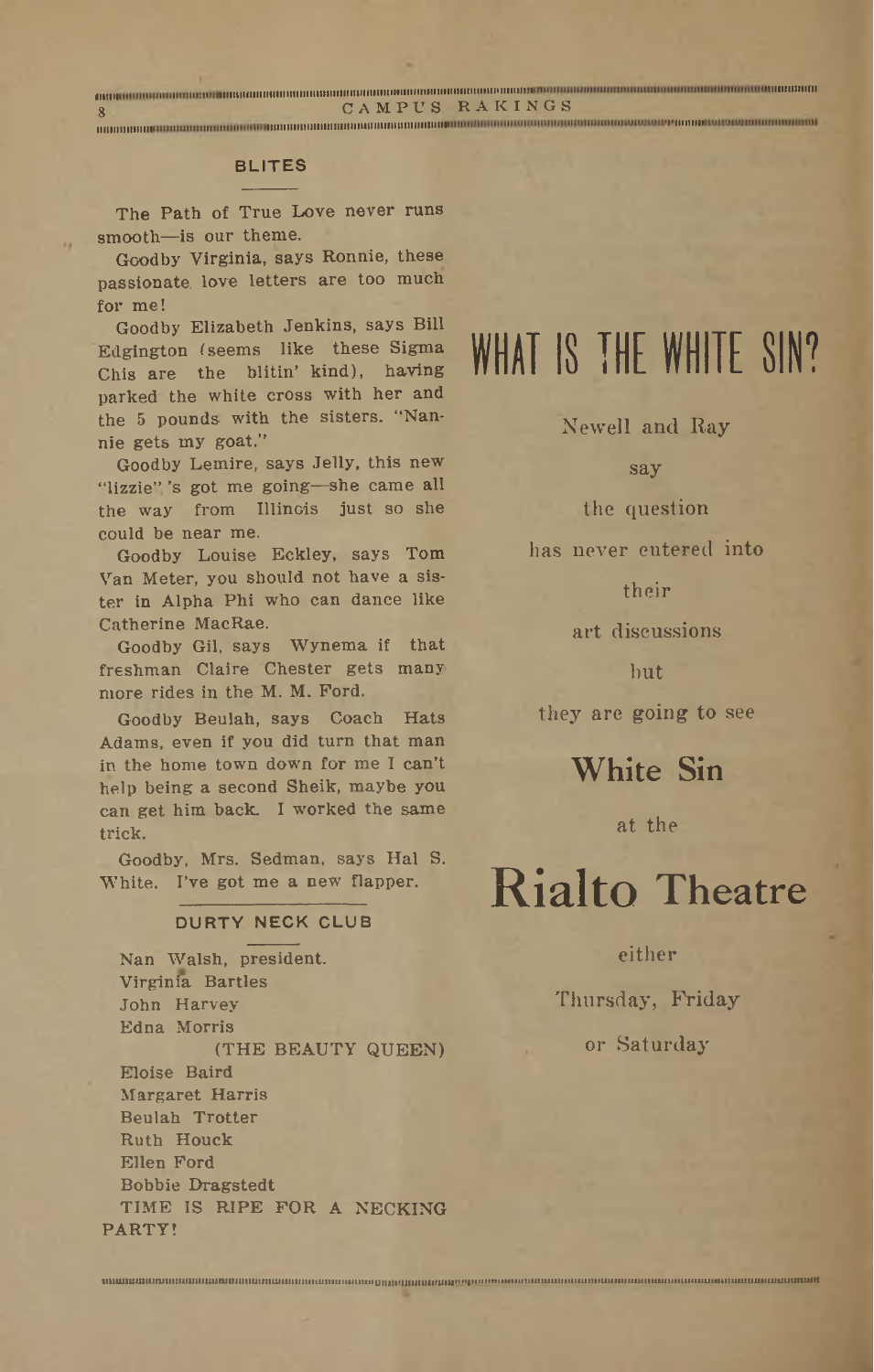| CAMPUS RAKINGS                                                                                                    |  |
|-------------------------------------------------------------------------------------------------------------------|--|
| . Ka ka ka mataman ka ka ka ka ka ka mata mataman ka ka ka mataman ka ka ka mataman ka ka ka ka ka ka ka ka ka ka |  |

#### **CUCKOO**

' "Cuckoo, Cuckoo" — Ralph Fields calling Audrey Allen. Audrey hurries over to the Sigma Phi Epsilon house to find out if Ralph has heard from his mother since he wrote her he was in love again.

Audrey is the ninth girl this year that Ralph has fallen for and each time, as if Fate was dogging his very footsteps, the girl has proved false. That "heart" is yet to be parked, not on Alya Larson, nor Helena Wright, nor Nora Arthur, nor Dorothy Garrison, nor Helen Ramsey, nor Beulah Gagnon, nor Rita Jahreiss, nor Genevieve Heaney and now we hear it is not to be Audrey—while he told Audrey in a fit of passion the 13th of this<br>month that he loved her and loved her and would; "live in hopes" that her heart might soften, he has succumbed to the womanly wiles of Marion Fitzpatrick.

#### **LEGS**

The faculty's sure going to the dogs. Burley Miller sat for three hours on a davenport at the Co-ed Formal with his eyes glued on the young Venus' who flitted to and from the punch bowl between Burley and the piano lamp. Even Mrs. Miller, concerned with her husband's pleasure, was worried for fear Mrs. Sedman would move the lamp, thereby spoiling the transparent effect.

Gladys Ayers and Jessie Burns' Kappa pledge pins were found on the bleachers. A Theta pin was also found, but owing to the circumstantial evidence connected with the finding, the pledge's name will not be revealed unless.so desired. Owner can have same by identifying Natalie Logan's blouse to which the pin was attached.

**uiiniuiiujiiiiiniiiiiiiiitiiiiiniimiiminiiiiiiiiiiiii.......miHnuHHiiimiraHiiummnimiiiiniHHBirtiiinipmHimimniiBnmmiimnmmuraumiiiumiiiiniiiiiiniii**

JELLY ELLIOTT Wouldn't Need One of PAUL'S Brassiers if He Would Only Buy a Suit of Royal Park, English Cut Clothes at the

#### SPRING

M. M.

The Campus is Clean HOW ABOUT YOUR CLOTHES?

Send them to

The Butte Cleaners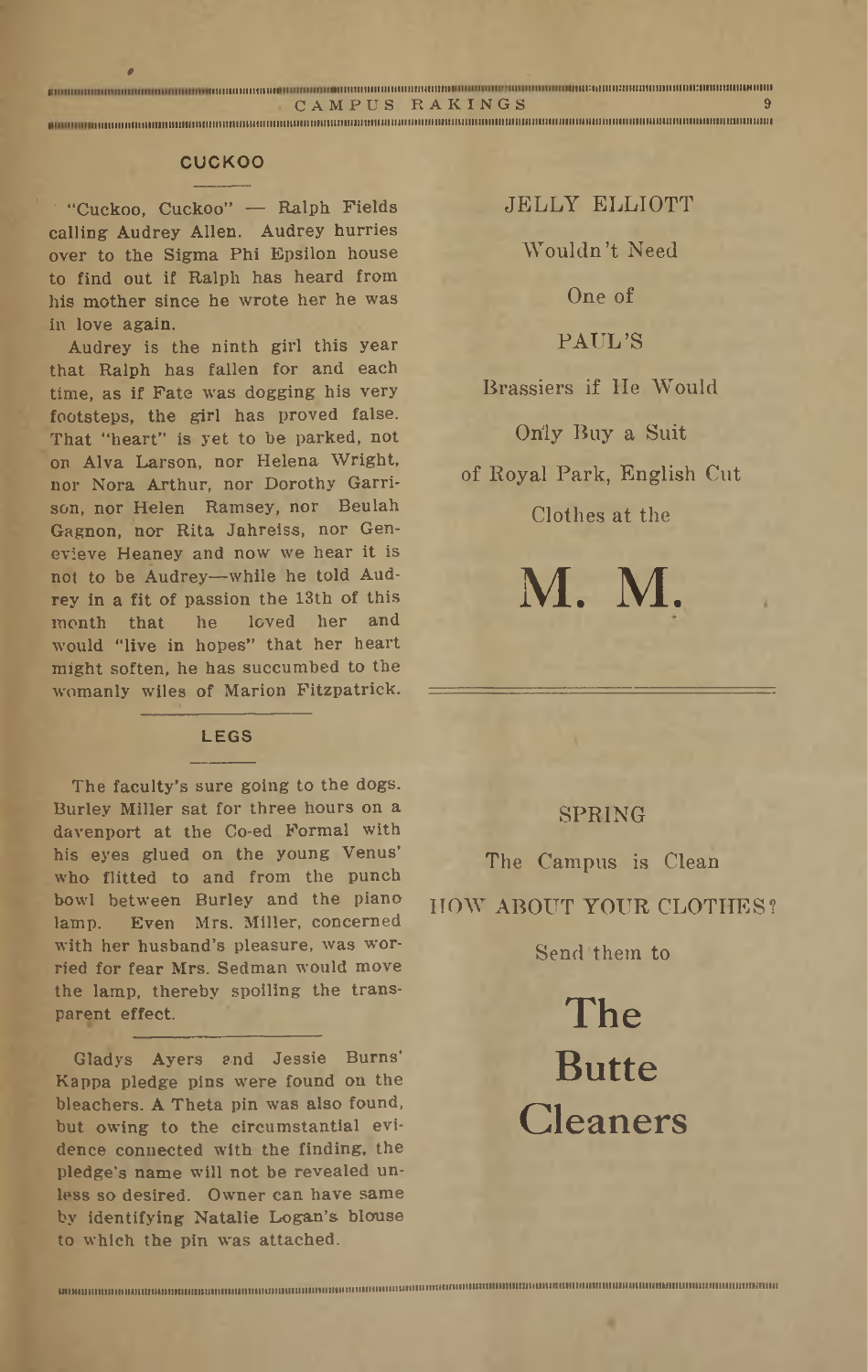#### **EDITORIAL**

What is one man's loss is another's gain, and as we are pledged unto death to cell everything, read! Since we made the noticeable discovery that men are gay deceivers, we feel that it is our duty to see to it that these offenders do not go on unpunished.

Our Greater University does not permit these gay deceivers to stay all night in sorority houses, even to protect the fair sisters from Whispering Pete; nor does the institution permit these same creatures to contihue in their present occupations of lounge lizards and tea hounds.

We must give the truth, for these culprits shall be shielded no longer. Light must be thrown on these unspeakable subjects; therefore, all of you read and know the truth.

No bribes accepted. Even Knowles five pounds of candy failed to tempt the scandal mongers.

No South Hall students were kicked out of school last quarter on account of low scholarship, because they needed them to keep up the expenses. Moral: If you're an athlete and want to stay in school, move into South Hall!

#### **WHAT'S IN A BOND**

One of the cellars in town, which was formerly well-stocked, has been missing some of its bonded liquor for quite some time; Occupants of the house grew quite worried, but were unable to discover the person who showed such good taste. One morning, however, they descended into the cellar only to find the last bottle gone and a Sigma Chi pledge pin in its place. Oh, well, a bond for a bond.

SOL HEPNER Tries to Get a Date By sending her

> Flowers From the

*Garden City Floral Co.*

#### JOHNNIE HARVEY

Cured the barber's iteh

with

ALCOHOL

from

## Smith's Drug Store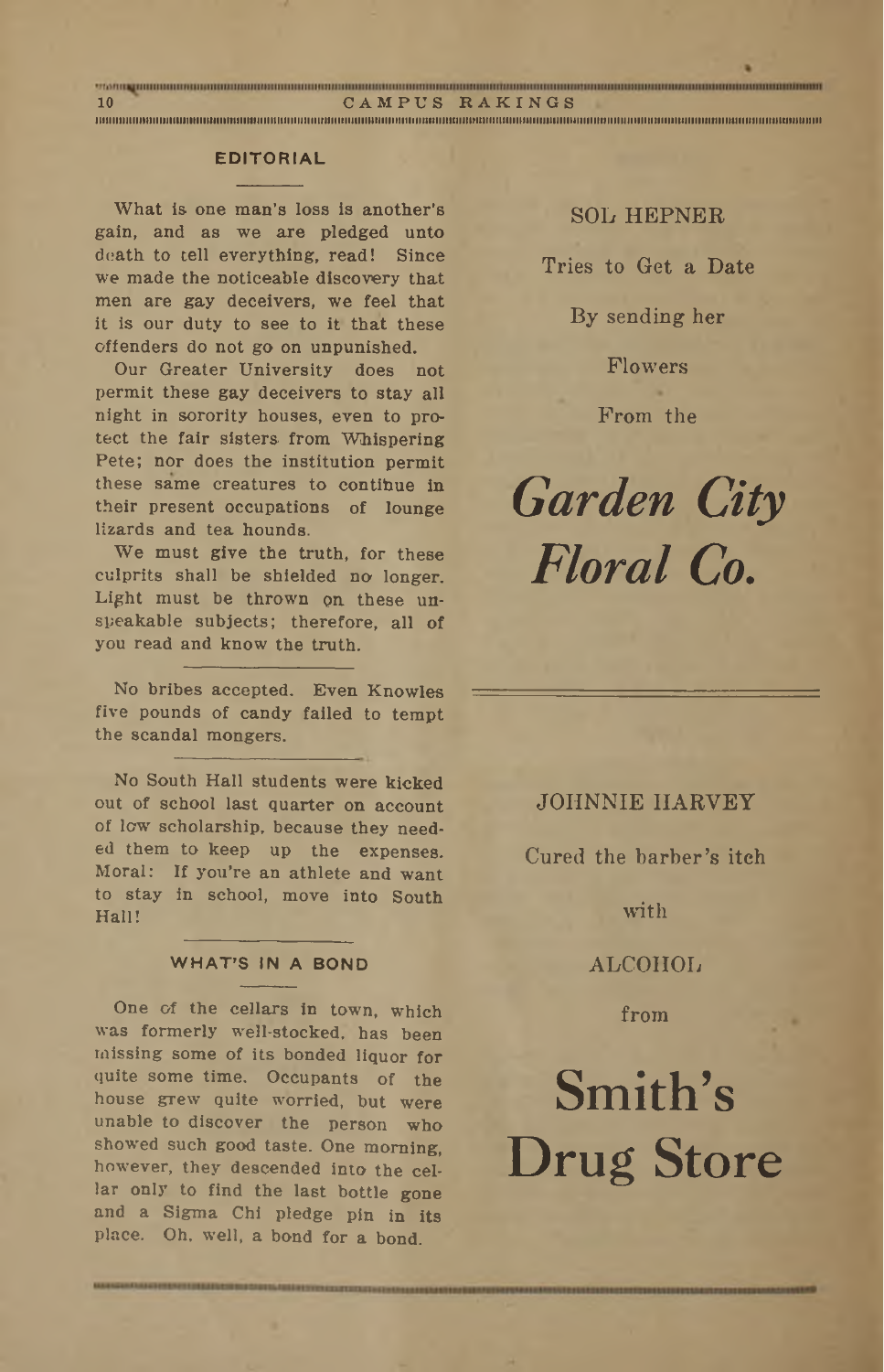**.................................................. miiiiiiii**

CAMPUS BAKINGS <sup>11</sup> **.................. iiiiiuiiiiiiiiiiiimiiiiiiiiii........iiiiiiiiiiiiiiiiimiiiiimimiiiiiiri.........**

#### **FUSSING CHART**

Hal and Peg, 100 per cent (disgustingly perfect).

Bill and Gladys, 99 per cent.

Jawhn Nash and Lois James, 99.44 per cent (pure).

Bill Edgington and Nan Walsh, abnormal.

Bill Edgington and Salome, normal. Bill Edgington and Betty Jenkins, sub-normal.

Gid Boldt and Eloise, 98 per cent. Oscar Dahlberg and Eloise, 2 per cent (Frenchtown Formal).

Woody and Beulah, 85 per cent.

Horseteeth and Fuzzie, 80 per cent. Horseteeth and absentee, 20 per cent (long distance calls).

Howard and Mary' Joe, 75 per cent. (25 per cent reserved until 11 P. M. on Mount Sentinel).

Knowles and Doris, 60 per cent.

Eddie Reeder and Billie, 54 per cent.

Ralph Edgington and Dorothy, 50 per cent (University average).

Stan and Sue, 43 per cent.

Bill and Valentine, 35 per cent.

Jiggs and Esther, 24 per cent.

Ralph Fields and Undecided, 00 per cent.

Dean of Women and volunteers, 20 per cent.

#### **Ineligible.**

Doc and Myrtle, long engaged. Victoria and Darcy, just engaged. Buck and. Irma, nearly engaged.

O. K. and Isabel, want to be but aren't.

Russell and Mary, ought to be.

The girls of the Physical Ed department must have a sheik. A vote was taken last week by the girls and the honor has been conferred on "Doc" Schreiber.

#### **DEAN STONE**

#### Keeps Young

on

## Dixon & Hoon Rubber Heels

(He buys his shoes there, too.')

#### THE DELTA GAMMAS

Bought All Their

Cigarettes at

*Kelley's*

Before They Passed a Rule Prohibiting Smoking

**MIt<iUHiihuinHimintiiuiiniinitiiiiiiitiuiiiiiiiiiniiiiiiiiiiiiit:iu!HMiiiiiiiBiiiHiiiiiiiiiifiii>iiiBuniiiiiiuiiiniiiiiiimiiiiiiiiutiiiiinitni!iiin>nit!uiiiiiiiiniijiitiiini!tiji<i>**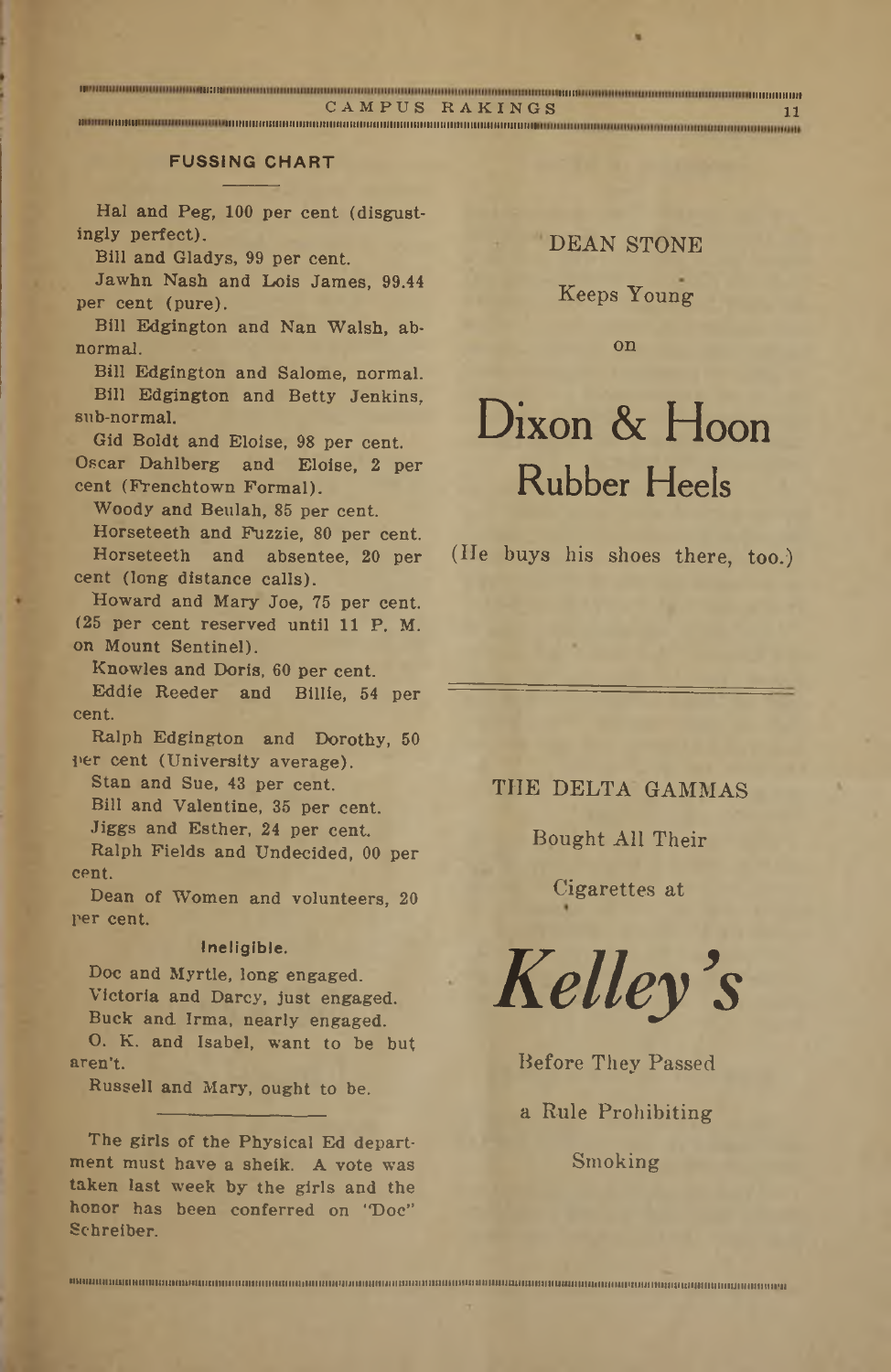| 12 | CAMPUS RAKINGS                                                                                                 |  |
|----|----------------------------------------------------------------------------------------------------------------|--|
|    | visionalittimen iskundungu utara uraan aktua mision markaan montaksi suoman markaan markaan markaan markaan sy |  |

#### **WANTED—A HERO**

"Nick" scratched his head and tore his hair—he couldn't find a single volunteer nor could he catch one in a draft—he thought of bribes but he was not rich; he thought of the Kaimin's new advertising column for Lost and Found, but that cost money, too; he thought of posters in front of Main hall or an announcement at a student convocation—BUT NOBODY WOULD TAKE THE DEAN OF WOMEN TO THE FORESTRY BALL.

Professor Fannie Stimpert was interviewed first—he'd been here the longest and should have first chance. However, this was his annual refusal for the same job and he thought Leap Year a bad time to change his policy.

Larry Adler was the next victim of circumstances but Larry' had a good excuse—he said; "Mrs. Sedman would hold my hand so tight I could not play the piano because of the bruises resulting therefrom, and also I could not hold her close enough. I was brought up right, even if I did go to Paris when quite young."

"Nick" himself couldn't see his way clear to take her because she wanted to sit out all the moonlight dances and he felt his duty in setting an example for his South hall freshmen.

We suggest for next year some statistical system which will assure the Dean of Women a date for every dance.

#### **MIDNIGHT IN THE LIBRARY**

What's a. poor lone co-ed to do if she happens to be leaving the Lib alone at midnight?

All unthinking she tripped down the library stairs and headed toward the front door. As she reached the bottom

**iPUMiiiiniiHHiiitiiiiiitniinitiniiniiiiniiiiiHitiiniHHiinuiiiiiutijiHiiiiiHiiniiiitiiiiitJiuiiiiniitimuiininiuiminniniHiniiiiniiiiiKiiUNUuniufiinumminfniHimM**

she saw Prof. White and Little Peg Marshall deep in- a soulful conversation. Swiftly she turned; deciding to leave by the side door. Horrors! Of all sights for a young co-ed to come upon. In the west hall in a close embrace stood Doc Tanner and Myrtle Rae. Much as she had always wanted to see how a real movie kiss looks in real life, she lowered her head and hastened out the door.

Maureen Desmond is really a bashful girl when you get to know about her. We are taking it for granted that she isn't ashamed of Rodney Foster'<sup>s</sup> Sigma Chi pin. Rodney came up from Bozeman to take Maureen to the Bear Paw dance. A man from the Cow college needs well worry for fear one of our Grizzlies or Cubs might get her. Anyway, she wears it underneath.

> "MICKEY" Would bob her hair, but "DUKE"

> > Says No.

Buy Hair Nets at the

Missoula

Drug Co. Single Mesh, 6 for 25e Double Mesh, 3 for 25c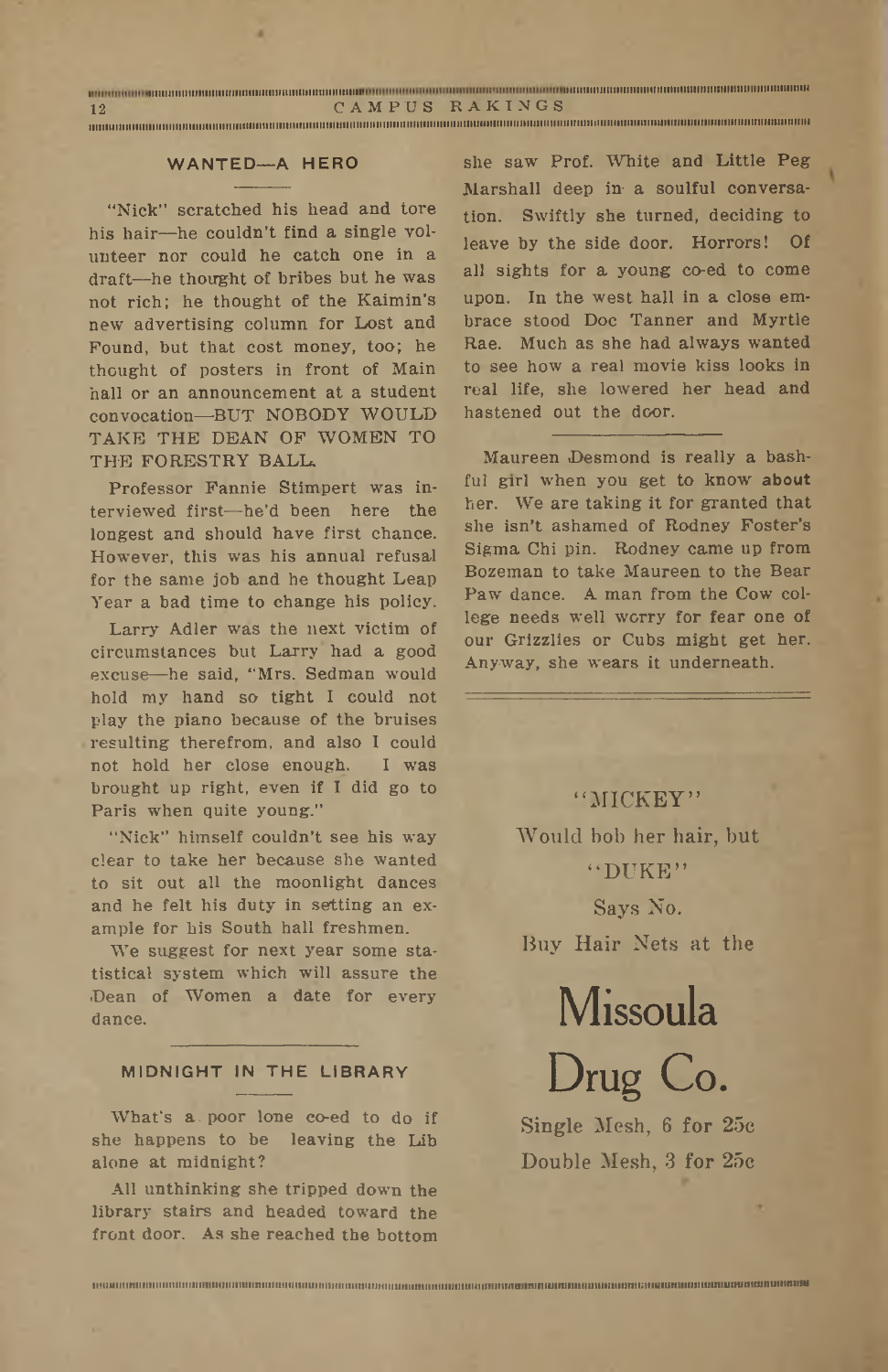|  | CAMPUS RAKINGS |  |
|--|----------------|--|
|  |                |  |

**iimiiimimiiimiimiiimiii'iimmiiimtiiiiuiiiiiiiiiimiiiimiAiiiiiiimmimiiimiiimiiiimimimiiiiiiiiiitiimiiimimiriiiiiiiiiiimiiiuiiiiiiiimmiiiiiiiiiiiiiiiiiiiiiiiiiiiwi**

#### **ETIQUETTE HINTS DIRTY RED KIMONO**

#### **Buy a Book and Learn How It's Never Too Late to Reform.**

Gerald Reed—Is the "paring" and "scraping" of finger-nails as much of an amusement to you as it is an annoyance to others?

John Shaffer—It is a custom-on the State University of Montana campus for men to tip their hats to ladies.

Louis Stevens-Please clean your finger nails before coming to class. Others don't enjoy it.

O. K. Moe—You should stop sniffling or the "Sweetheart of Sigma Alpha" will think you have Hay Fever.

Gid Boldt—You are too young to chew tobacco. Your Masterpiece should reek of Spearmint.

Pinkey Logue—Pinkey, we solemnly beseech that when forced to pick your teeth you' bring a curtain.

#### **THE <sup>I</sup> LOVE ME'S**

| Name of Student Great Points       |  |
|------------------------------------|--|
|                                    |  |
|                                    |  |
|                                    |  |
|                                    |  |
|                                    |  |
| Maurice Angland 35                 |  |
| The Varneys, apiece 30             |  |
|                                    |  |
|                                    |  |
| Elizabeth Kilroy 15                |  |
| Jean Haviland 10                   |  |
|                                    |  |
|                                    |  |
|                                    |  |
|                                    |  |
| Rob Drogeted is ofroid of conspitu |  |

Bob Dragsted is afraid of sorority girls. He thinks that they are all after his pin.

"Adaleen Beecham's about the best sport I know — but, you know, one night I went over about 10 o'clock to see her just, after she came," said Red Neill. 'Now, of course, this wouldn't do to get out; but Jimmy was playing the piano and Percy Wills was dancing with Adaleen, who was attired in a flimsy kimono and bedroom slippers. You wouldn't find many girls who. wouldn't be embarrased before men."

Bob Fitzke — you know him—the Idaho man who played football at the basketball game here some time ago met Peg Garber one afternoon, dated her out that night, and stayed over for three days. She hasn't been the same since.

| OLIVE McKAY             |  |
|-------------------------|--|
| Wrote Her Debate on     |  |
| <b>JOHN FROLICHER'S</b> |  |
| Corona Portable         |  |
| Typewriter              |  |

Bought

at the

## Office Supply Company

**iuHuiMRaiittUi>inuiMttuuMuuuinuiiiiiiiiiiutiuiiiuiiiiiiuiuauiiiuuituiiuitniiintiiuiiiuiiiiuiMiiUMMnNnutBiMniuuuHuiiuiiu»uiiuiuiiiiuuuiuiiiiiniuuuiuutti**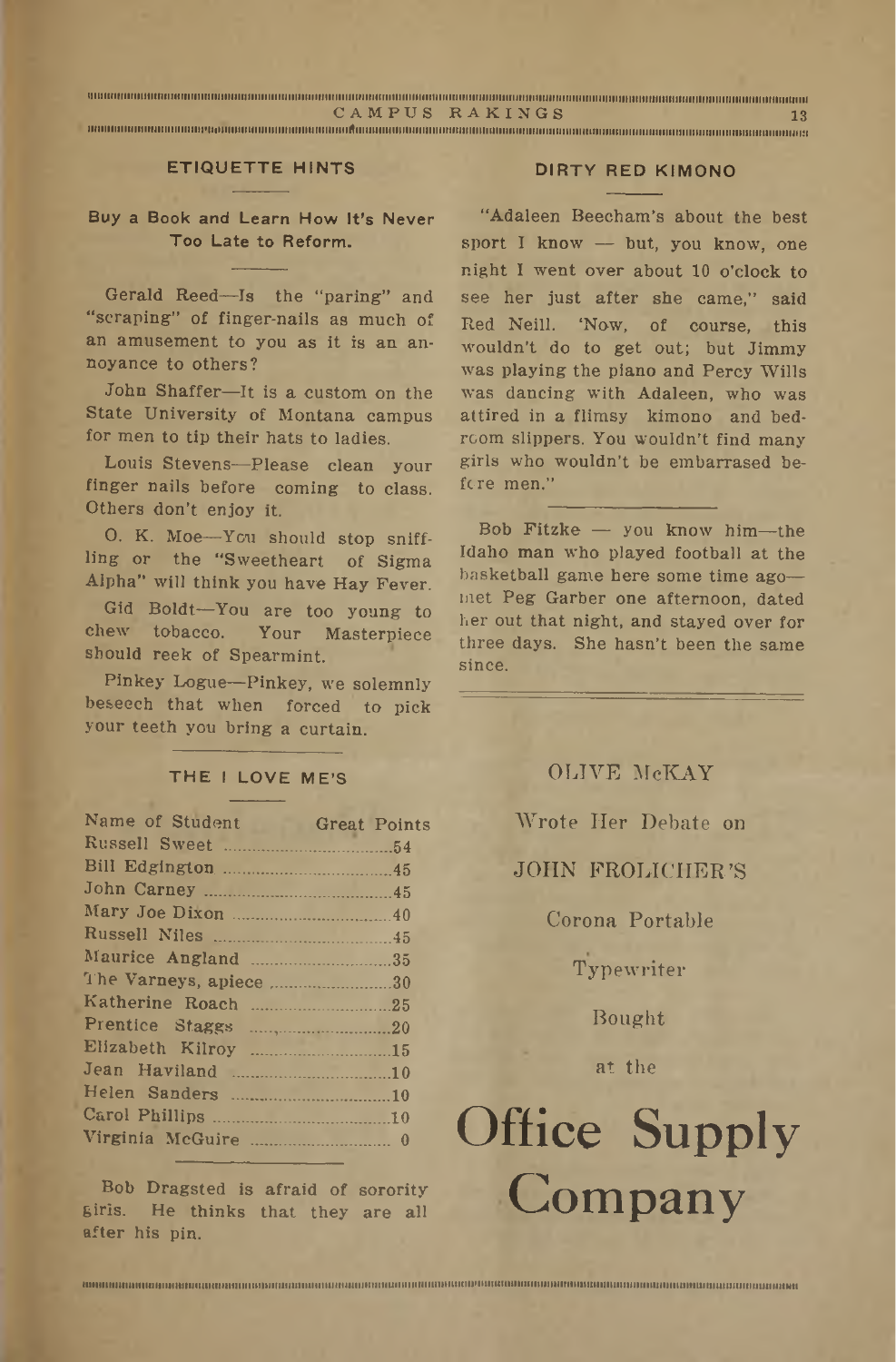| 14 |  | CAMPUS RAKINGS |  |
|----|--|----------------|--|
|    |  |                |  |

"Never, under any circumstances, linger out in front after returning borne from a date," lectured Carrie Maclay to her charges at Craig hall. She then expounded at great length upon the evils of sitting in cars after returning home.

That evening when all was dark at the hall, a car drove up to the curb in front and stopped. Two girls hung out of an upstairs window wondering who could be car riding that time of night. No one got out of the car. Time passed, fifteen minutes, twenty minutes, half an hour, and then some. The girls upstairs were still watching. "We'll stick this out if it takes all night," they declared savagely.

And they did. Their patience was rewarded, however, when finally, who should step out but CARRIE!

#### **WHO LURED LEWELYN?**

He tries to make you think that girls are below his notice and that his interests lie wholly in sports. Who? Why Jesse Lewelyn. Perhaps a little more experience similar to that which he had the other night down at the Royal Cafe when he kissed a strange woman under the "drunken dares" of the brothers will help him to become a lady's man—and tip his hat.

The truth will out. The trial of the Missoula dog case at the University court brought out the fact that the Alpha Phis have a secret resident in their house.

Attorney to Red Allen: "Where do you live?"

Red Allen: "340 University."

Judge: "No use of this cross-questioning. He has already testified that he lives at the Alpha Phi house."

#### **CAR TROUBLE DEAN OF WOMEN TAKES TO GAMBLING**

Catherine Jones and Mary Jacobsen were contestants for moving out of North Hall. Both the Alpha Chis and the Dee Gees needed them, having only a few girls in their houses. They both pleaded effectively placing Mrs. Sedman in a very peculiar position. She was unable to decide which girl was to be the goat and resorted to flipping the coin. Ella May, Dee Gee house-manager, won.

#### **PAGE THE DEAN OF WOMEN**

The Frenchtown dances are quite popular with steppers these spring nights. The road is kept in rough condition in order that a breakdown may unexpectedly crop up. It usually does, and out there on the road away from everyone, mugging goes pretty good.

## Donohue's

New Flannel Dresses

#### For Spring

Are Even More Comfortable

Than Their Flannel Night

Gowns for Winter

(All shades for \$29.75)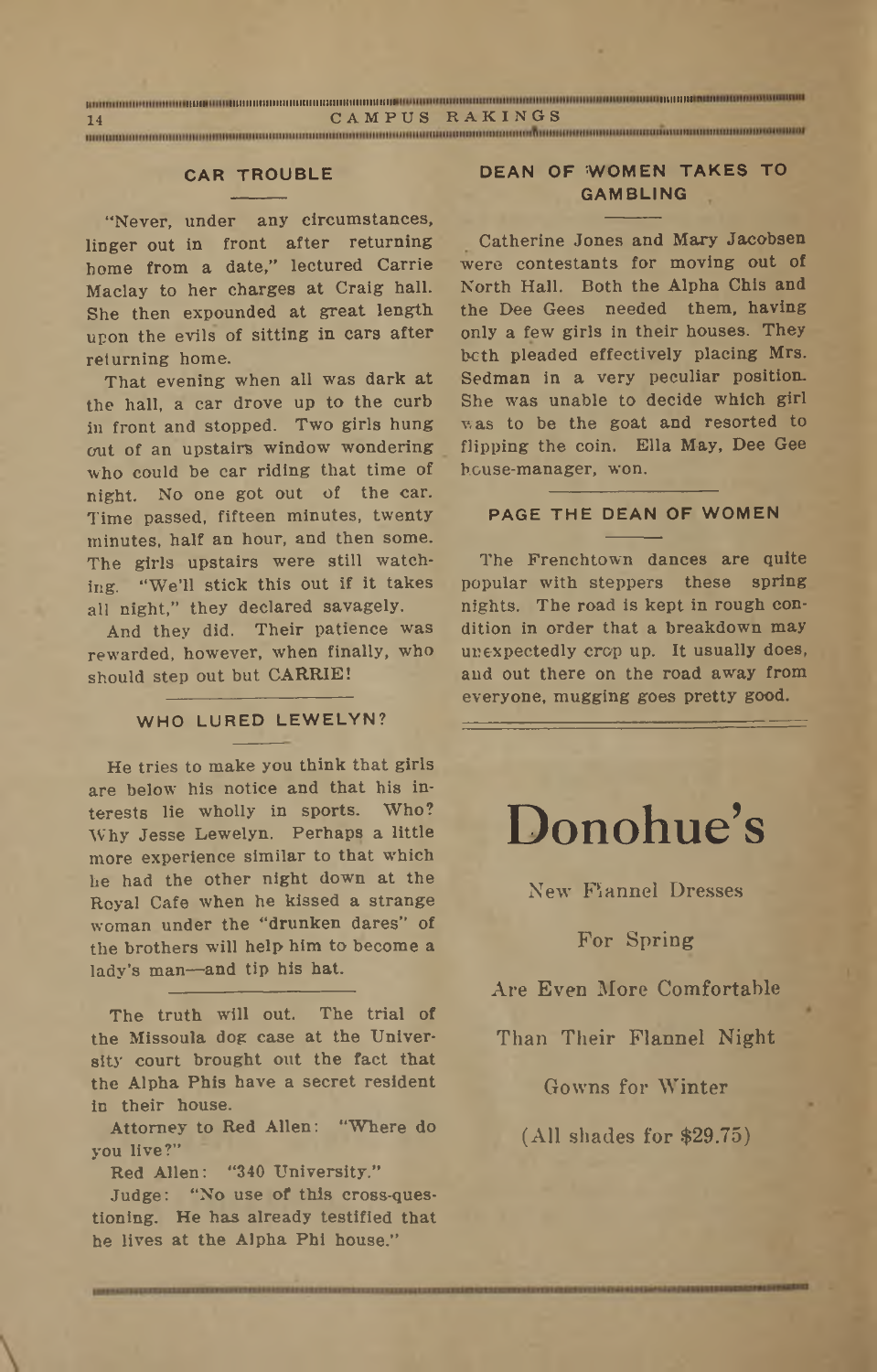| CAMPUS RAKINGS | 15 |
|----------------|----|
|                |    |

#### **THE GIRL <sup>I</sup> LEFT BEHIND ME**

Hank Hammond, sheik of the fall quarter, believing in getting a date three months ahead, had Ellen Ford lined up for the Interfraternity dance. He left school, thinking that Fred Martin would take up his good work. Fred, ever forgetful of duty, made a date of his own and tripped merrily to the dance. Ellen waited patiently until 9:30 when she got a phone call. It was Lynn Thompson. This conversation ensued:

Lynn: "How come you're not at the dance?"

Ellen: (In a deep, angry voice) "YES, HOW COME I'M NOT AT THE DANCE. I MIGHT HAVE EXPECT-ED IT OF THE PHI SIGS! ME FOR THE PHI DELTS."

'Twas a dark and stormy night and things were happening fast. Ralph Fields and Beulah Gagnon in one of those deep, dark, sinky lounges at the Wilma. He was holding her hand, it was so soft and white. She, feeling weary, rested her head on his shoulder. He gazed at her eyes, her deep dreamy eyes and wondered.

He jumped. "Ah, evidently he had an inspiring thought," she thought.

"Just a minute, Beulah."

"What is it, Ralph?"

He reached down and removed his shoes, then settled back and continued his good work.

#### ? ? ?

■Does Mabel DeKay know that a well known senior thinks she's "hot stuff?" Thursday morning, after he had collected a dollar from some unwary senior, he saw her come in Main hall. He flipped it and said he'd leave it to chance whether she ruled his future

life. The dollar rolled so far, however, someone else got it first and so the Question is: Did he? and Did she?

#### **PUSSYFOOT**

Beware of trying to find out what people bn the campus call you. Alice Lease, a truthful frosh, was eating at Director Mountcastle's table in North hall one day, and suddenly she was accosted with the question, "Alice, everywhere I've been the girls have had a nickname for me. I can't understand why they haven't one for me here. Do you know if they call me anything except Miss Mountcastle.'' Alice answered her truhtfully as any good frosi would do, "Yes, Miss Mountcastle, they do." Miss Mountcastle flattered and curious said, "And what do they call me" to which Alice replied, "PUSSYFOOT."

If you yell

"HOT DAWG"

#### at the

# A. S. U. M. Store

today VINCE

Will surely give you one